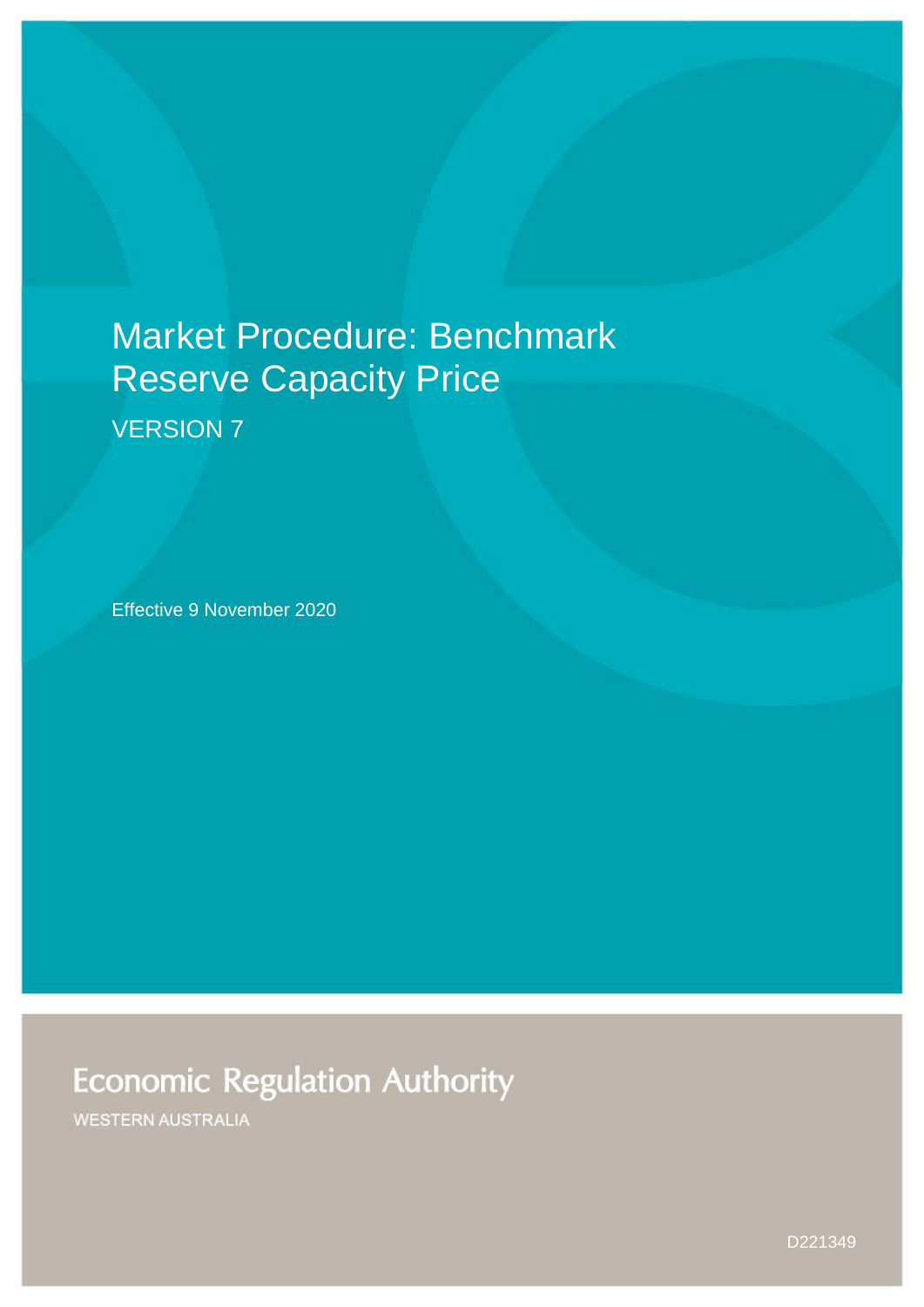#### **Economic Regulation Authority**

Level 4, Albert Facey House

469 Wellington Street, Perth WA 6000

**Telephone** 08 6557 7900

**Email** info@erawa.com.au

**Website** www.erawa.com.au

This document can also be made available in alternative formats on request.

National Relay Service TTY: 13 36 77

© 2020 Economic Regulation Authority. All rights reserved. This material may be reproduced in whole or in part provided the source is acknowledged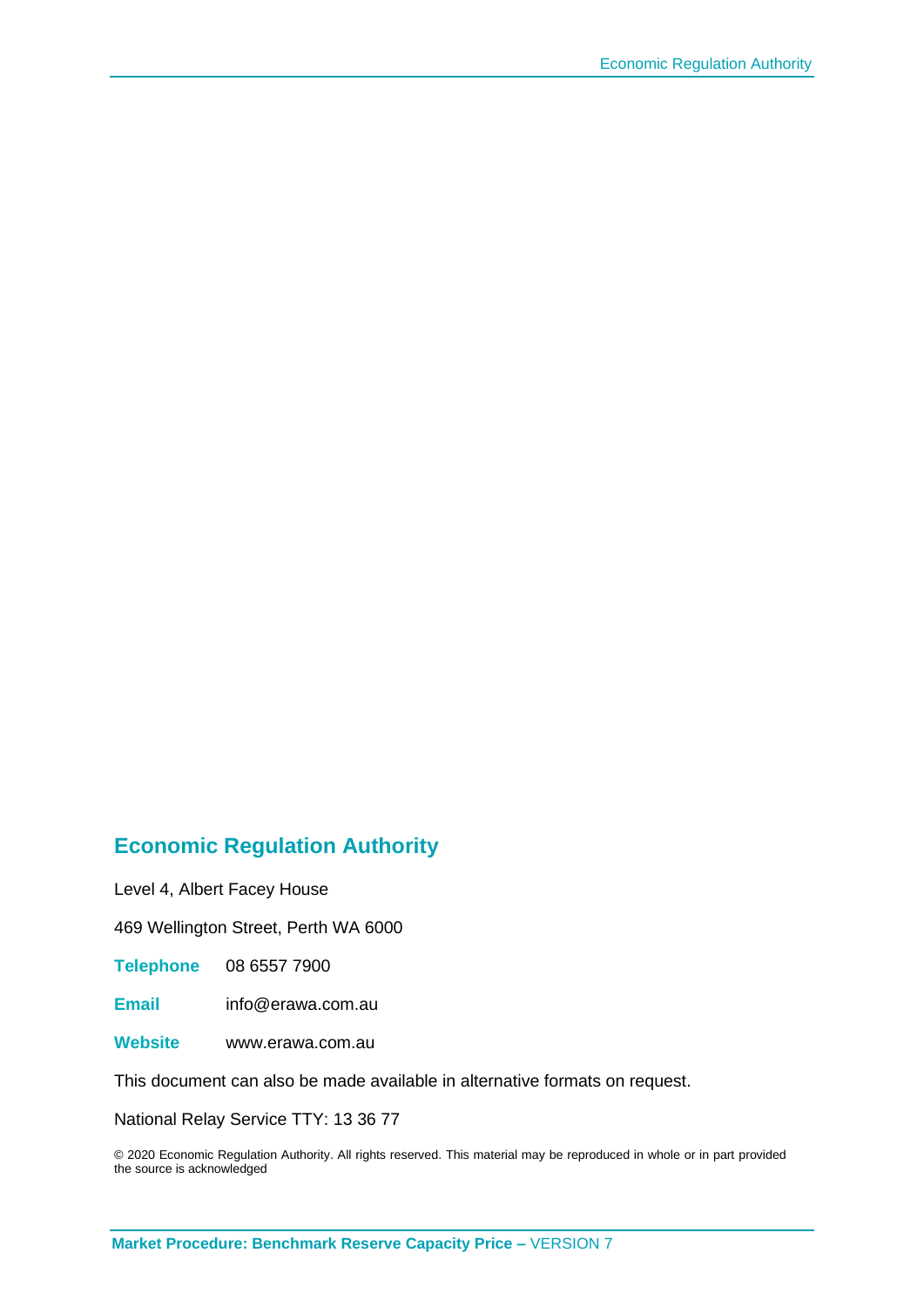#### ELECTRICITY INDUSTRY ACT 2004

#### ELECTRICITY INDUSTRY (WHOLESALE ELECTRICITY MARKET) REGULATIONS 2004

#### WHOLESALE ELECTRICITY MARKET RULES

#### COMMENCEMENT:

#### This Market Procedure took effect from 8:00am (WST) on the same date as the Wholesale Electricity Market Rules.

#### *Version history*

| <b>Version</b> | <b>Effective date</b> | <b>Notes</b>                                                                                                       |
|----------------|-----------------------|--------------------------------------------------------------------------------------------------------------------|
| 1              | 13 October 2008       | Market Procedure for Determination of the Benchmark<br>Reserve Capacity Price resulting from PC_2008_06            |
| $\mathbf{2}$   | 4 December 2008       | Amended Market Procedure for Determination of the<br>Benchmark Reserve Capacity Price resulting from<br>PC 2008 14 |
| 3              | 1 April 2010          | Amendments to the Procedure resulting from Procedure<br>Change Proposal PC_2009_12                                 |
| 4              | 11 October 2010       | Amendments to the Procedure resulting from Procedure<br>Change Proposal PC_2010_04                                 |
| 5              | 24 October 2011       | Amendments to the Procedure resulting from Procedure<br>Change Proposal PC_2011_06                                 |
| 6              | 15 January 2013       | Amendments to the Procedure resulting from Procedure<br>Change Proposal PC_2012_08                                 |
| 7              | 9 November 2020       | Amendments to the Procedure resulting from Procedure<br>Change Proposal EEPC_2020_02                               |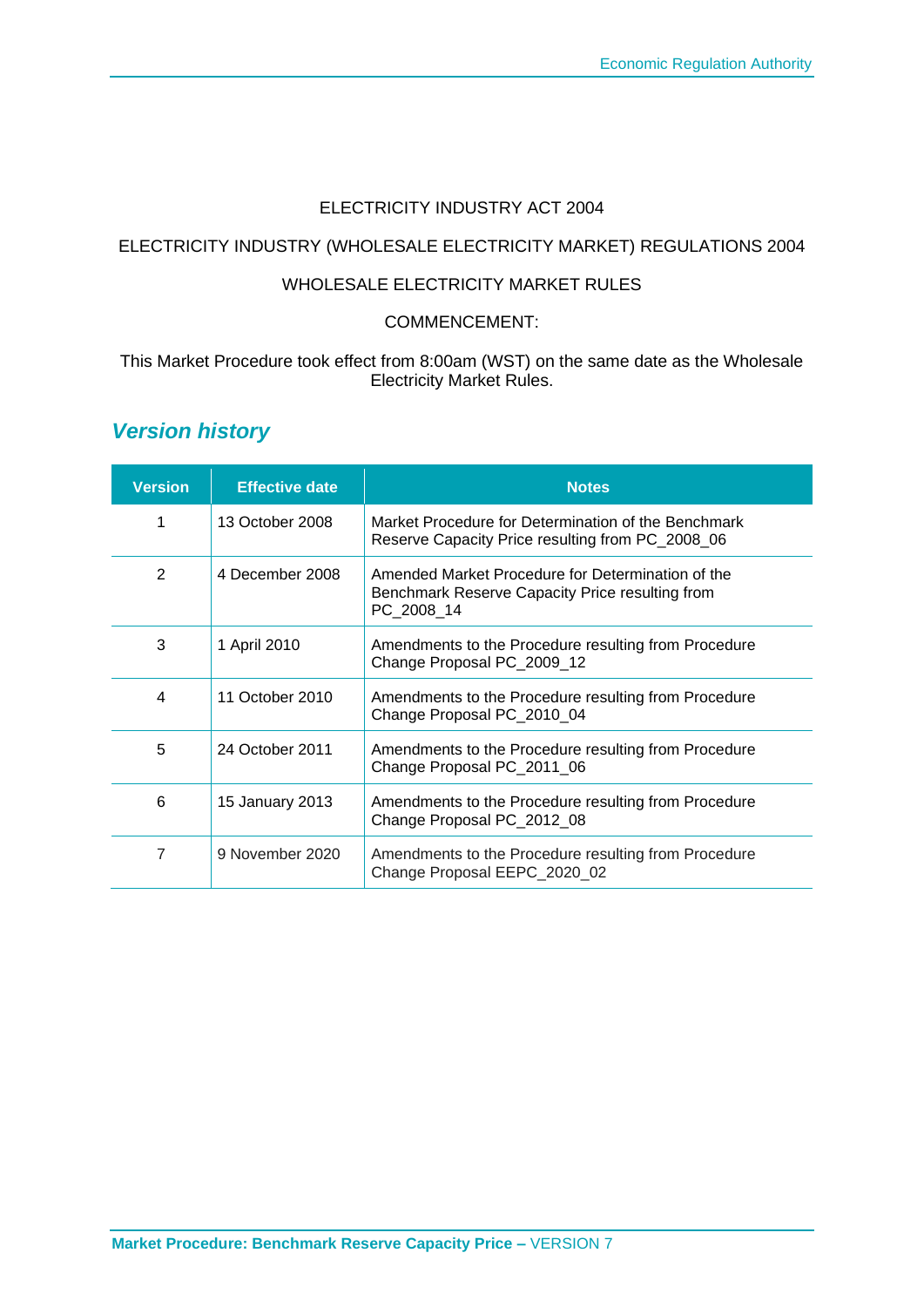## **Contents**

| 1. |      |                                                                          |  |
|----|------|--------------------------------------------------------------------------|--|
|    | 1.1  |                                                                          |  |
|    | 1.2  |                                                                          |  |
|    | 1.3  |                                                                          |  |
|    | 1.4  |                                                                          |  |
|    | 1.5  |                                                                          |  |
|    | 1.6  |                                                                          |  |
| 2. |      | Determination and annual review of the Benchmark Reserve Capacity Price2 |  |
|    | 2.1  |                                                                          |  |
|    | 2.2  |                                                                          |  |
|    | 2.3  |                                                                          |  |
|    | 2.4  |                                                                          |  |
|    | 2.6  |                                                                          |  |
|    | 2.7  |                                                                          |  |
|    | 2.8  | Legal, Financing, Insurance, Approvals, Other Costs and Contingencies    |  |
|    | 2.9  |                                                                          |  |
|    | 2.10 |                                                                          |  |
|    | 2.11 |                                                                          |  |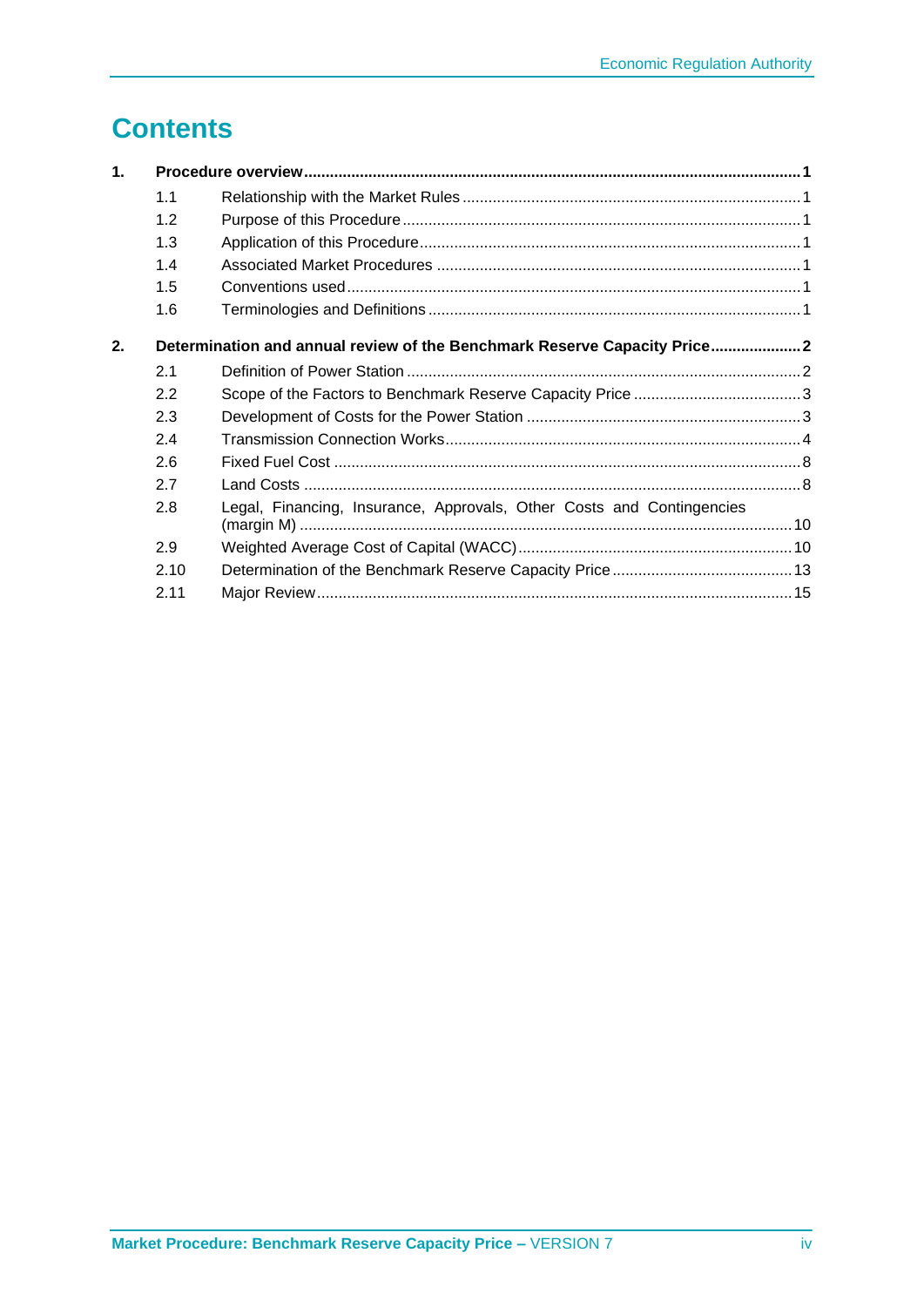## **1. Procedure overview**

#### <span id="page-4-0"></span>**1.1 Relationship with the Market Rules**

- **1.1.1** This Market Procedure for Determination of the Benchmark Reserve Capacity Price should be read in conjunction with clause 4.16 of the Wholesale Electricity Market (WEM) Rules (Market Rules) and is made in accordance with clause 4.16.3 of the Market Rules.
- **1.1.2** References to particular Market Rules within this Procedure in bold and square brackets [Clause XX] are current as of 1 November 2012. These references are included for convenience only and are not part of this Procedure.

#### <span id="page-4-1"></span>**1.2 Purpose of this Procedure**

**1.2.1** This Procedure describes the methodology that AEMO must use and the steps that AEMO must undertake in determining the Benchmark Reserve Capacity Price in each Reserve Capacity Cycle.

#### <span id="page-4-2"></span>**1.3 Application of this Procedure**

**1.3.1** In this Procedure where obligations are conferred on a Rule Participant that Rule Participant must comply with the relevant obligations in accordance with clauses 2.9.6, 2.9.7 and 2.9.8, as applicable.

#### <span id="page-4-3"></span>**1.4 Associated Market Procedures**

- **1.4.1** The following AEMO Market Procedures are associated with this Procedure: (a) Balancing Facility Requirements.
- **1.4.2** The following System Management Power System Operation Procedures are associated with this Procedure: (a) Communications and Control Systems.

#### <span id="page-4-4"></span>**1.5 Conventions used**

**1.5.1** In this Procedure the conventions specified in clauses 1.3 - 1.5 of the Market Rules apply.

#### <span id="page-4-5"></span>**1.6 Terminologies and Definitions**

A word or phrase defined in the Market Rules, the Electricity Industry Act or the Regulations has the same meaning when used in this Procedure. In addition the following defined terms have the meaning given below.

| Term                | <b>Definition</b>                                                        |  |
|---------------------|--------------------------------------------------------------------------|--|
| <b>Access Offer</b> | Has the same meaning as in the Electricity Networks Access Code<br>2004. |  |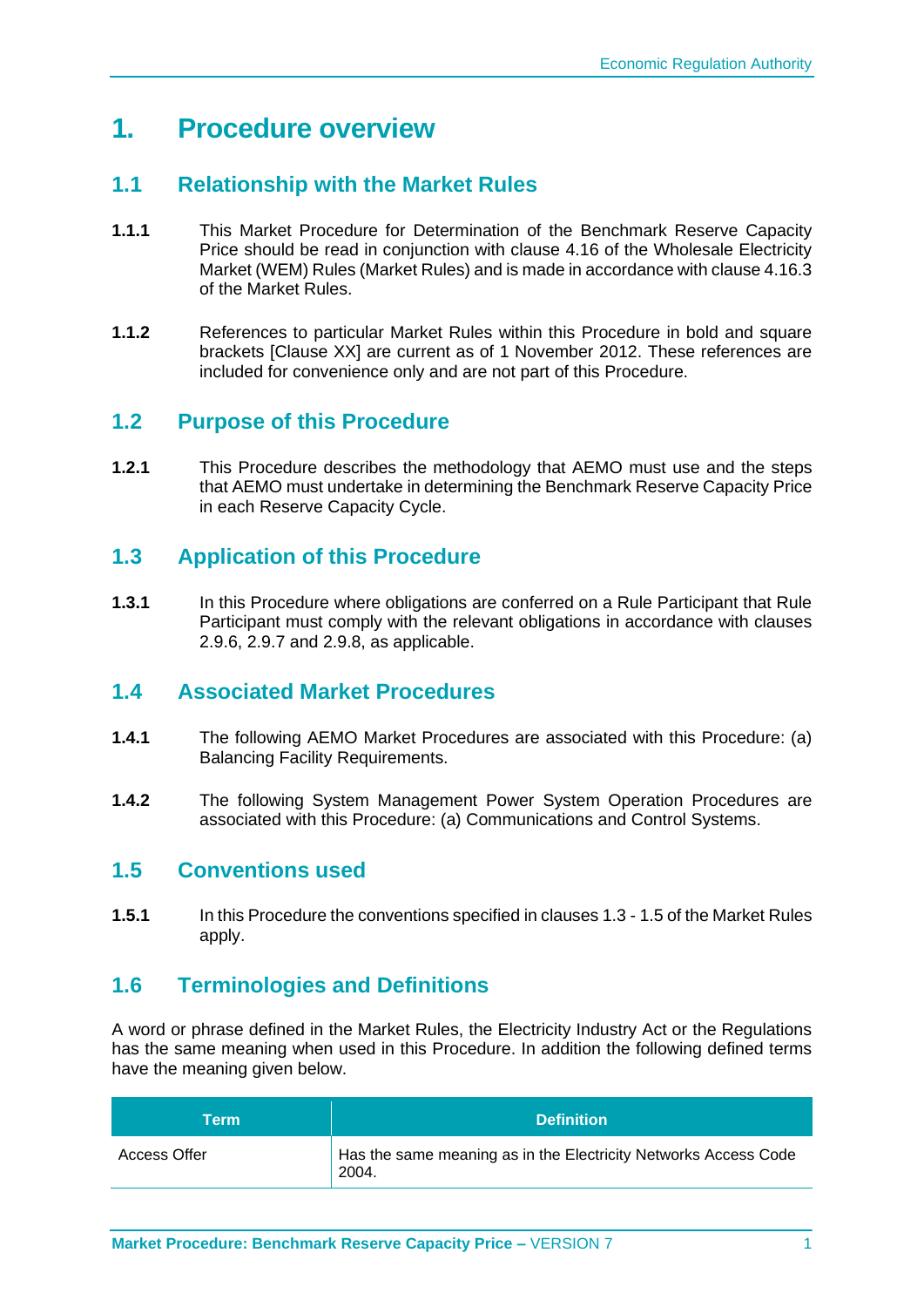| <b>Term</b>                     | <b>Definition</b>                                                                                                                                                                                                                     |  |
|---------------------------------|---------------------------------------------------------------------------------------------------------------------------------------------------------------------------------------------------------------------------------------|--|
| <b>Contribution Policy</b>      | Has the same meaning as in the Electricity Networks Access Code<br>2004.                                                                                                                                                              |  |
| Declared Sent Out Capacity      | Has the same meaning as in the Electricity Networks Access Code<br>2004.                                                                                                                                                              |  |
| <b>Power Station</b>            | Means the theoretical power station upon which the Benchmark<br>Reserve Capacity Price is based, described in step 2.1 of this<br>Procedure.                                                                                          |  |
| <b>Total Transmission Costs</b> | Means the costs to directly connect a generator to the transmission<br>network and to augment the shared transmission network to<br>accommodate the capacity of that generator, which are estimated in<br>step 2.4 of this Procedure. |  |

## <span id="page-5-0"></span>**2. Determination and annual review of the Benchmark Reserve Capacity Price**

#### <span id="page-5-1"></span>**2.1 Definition of Power Station**

- **2.1.1** The Power Station upon which the Benchmark Reserve Capacity Price is based must:
	- (a) be representative of an industry standard liquid-fuelled Open Cycle Gas Turbine (OCGT) power station;
	- (b) have a nominal nameplate capacity of 160 MW prior to the addition of any inlet cooling system;
	- (c) operate on distillate as its fuel source;
	- (d) have a capacity factor of 2%;
	- (e) include low Nitrous Oxide (NOx) burners or associated technologies as would be required to demonstrate good practice in power station development;
	- (f) include an inlet air cooling system and water receival and storage facilities to allow 14 hours of continuous operation, where in the opinion of AEMO this would be cost effective; and
	- (g) include the minimum level of equipment or systems required to satisfy the Balancing Facility Requirements.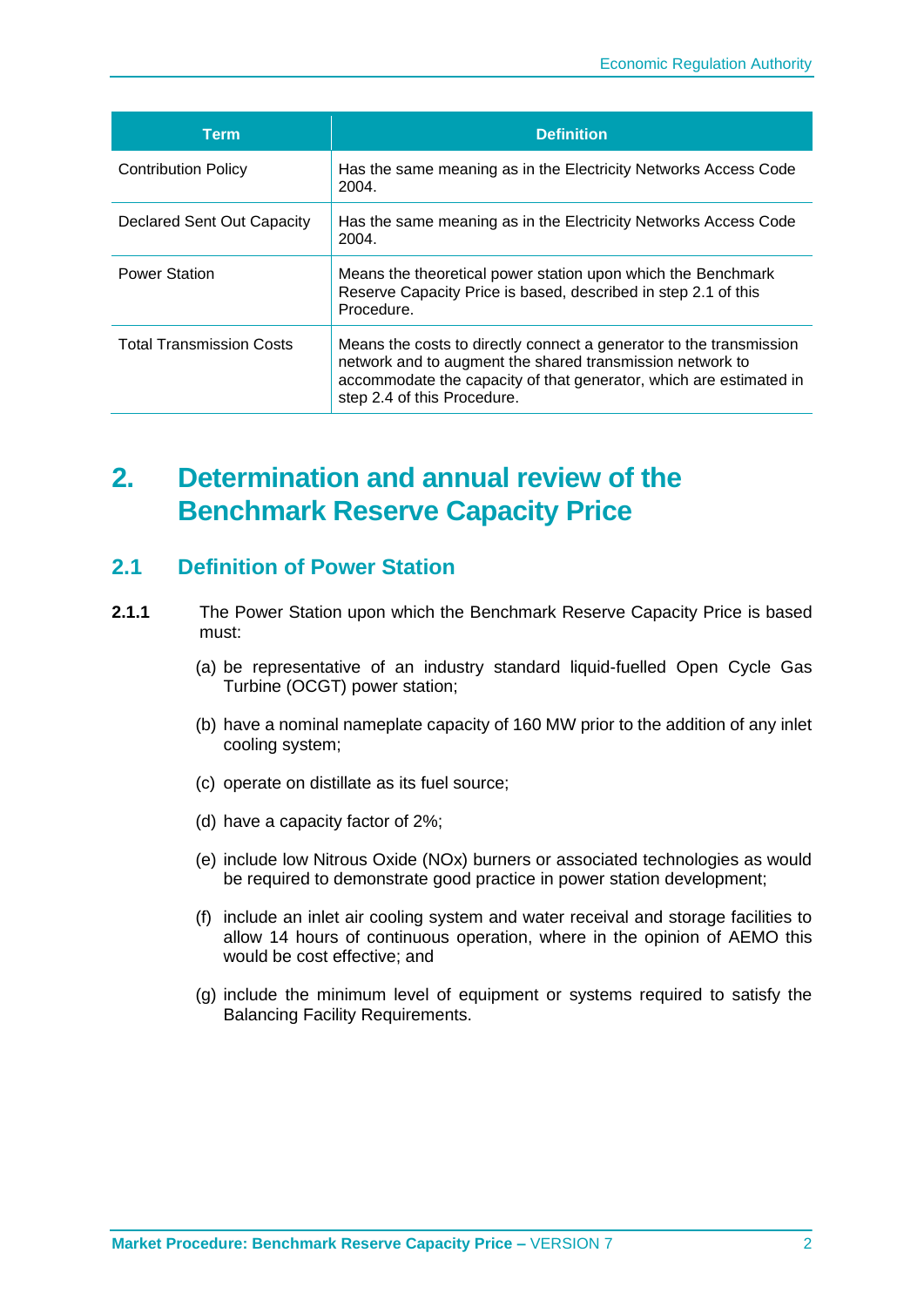#### <span id="page-6-0"></span>**2.2 Scope of the Factors to Benchmark Reserve Capacity Price**

- **2.2.1** The Benchmark Reserve Capacity Price must include all reasonable costs expected to be incurred in the development of the Power Station, which must include estimation and determination of:
	- (a) Power Station balance of plant costs, which are those other ancillary and infrastructure costs that would normally be experienced when developing a project of this nature;
	- (b) land costs;
	- (c) costs associated with the development of liquid fuel storage and handling facilities;
	- (d) costs associated with the connection of the Power Station to the bulk transmission system;
	- (e) allowances for legal costs, insurance costs, financing costs and environmental approval costs;
	- (f) reasonable allowance for a contingency margin; and
	- (g) estimates of fixed operating and maintenance costs for the Power Station, fuel handling facilities and the transmission connection components.

#### <span id="page-6-1"></span>**2.3 Development of Costs for the Power Station**

- **2.3.1** AEMO must engage a consultant to provide:
	- (a) an estimate of the costs associated with engineering, procurement and construction of the Power Station as at April in Year 3 of the Reserve Capacity Cycle;
	- (b) a summary of any escalation factors used in the determination; and
	- (c) likely output at 41°C which will take into account available turbine and inlet cooling technology, likely humidity conditions and any other relevant factors, which represents the expected Capacity Credit allocation for the Power Station.
- **2.3.2** The Power Station costs must be determined with specific reference to the use of actual project-related data and must take into account the specific conditions under which the Power Station will be developed. This may include direct reference to:
	- (a) Existing power stations, or power station projects under development, in Australia and more particularly Western Australia.
	- (b) Worldwide demand for gas turbine engines for power stations.
	- (c) The engineering, design and construction, environment and cost factors in Western Australia.
	- (d) The level of economic activity at the state, national and international level.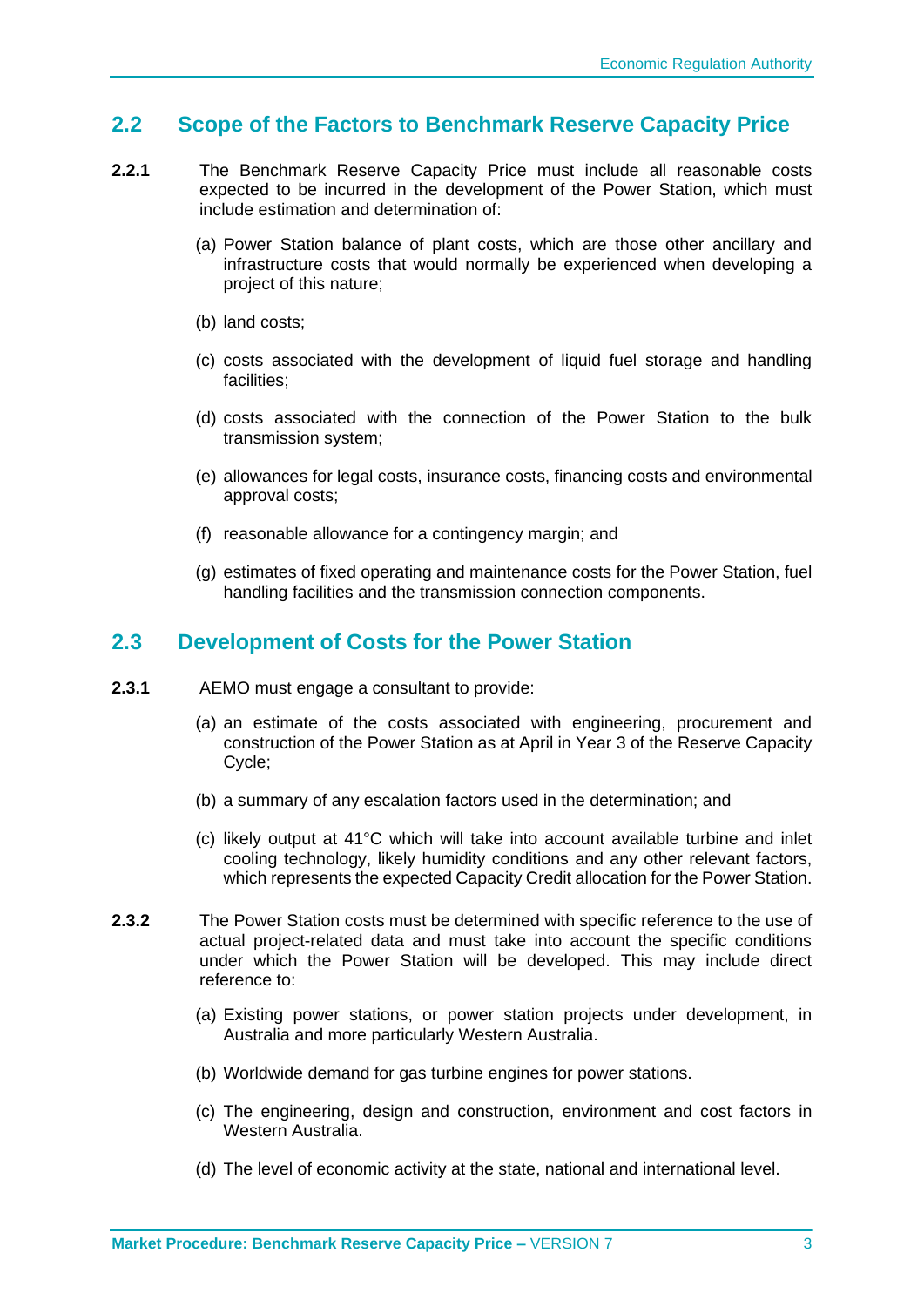- **2.3.3** Development of the Power Station costs must include components for the gas turbine engines, and all Balance of Plant costs that would normally be applicable to such a Power Station. This must include, but will not be limited to the following items:
	- (a) Civil Works.
	- (b) Mechanical Works.
	- (c) Electrical Works.
	- (d) Buildings and Structures.
	- (e) Engineering and Plant Setup.
	- (f) Miscellaneous and other costs.
	- (g) Communications and Control equipment.
	- (h) Commissioning Costs.

#### <span id="page-7-0"></span>**2.4 Transmission Connection Works**

- **2.4.1** Western Power must provide an estimate of the Total Transmission Costs in accordance with the methodology herein to connect the generator and deliver the output to loads consistent with the relevant planning criteria in the Technical Rules. The estimated Total Transmission Costs must be derived from capital contributions (either paid historically or expected to be paid to Western Power under Access Offers and Western Power's Contribution Policy as approved by the Economic Regulatory Authority) only for generators that are capable of being gas or liquid fuelled. The calculation must exclude any Facility where, in the opinion of Western Power:
	- the significant driver for the location of the Facility is the access to source energy (fuel or renewable) or the need to embed the generation with a load (electrical or heat). For clarity, this includes but is not limited to coal, renewable and embedded (including waste heat capture) generators;
	- the Facility is connected on a shared distribution feeder; or
	- the capital contribution does not relate to a significant increase in the Declared Sent Out Capacity associated with the Facility.

Western Power may seek clarification from AEMO with regard to the inclusion or exclusion of specific projects in line with the above criteria.

For the purpose of the calculation, the un-escalated dollar value of the capital contribution for a Facility must be attributed to the Capacity Year for which the Facility is first assigned, or expected to be assigned, Capacity Credits and must be assumed to be in the dollars as at 1 October of that Capacity Year.

The estimate of Total Transmission Costs must use the following process: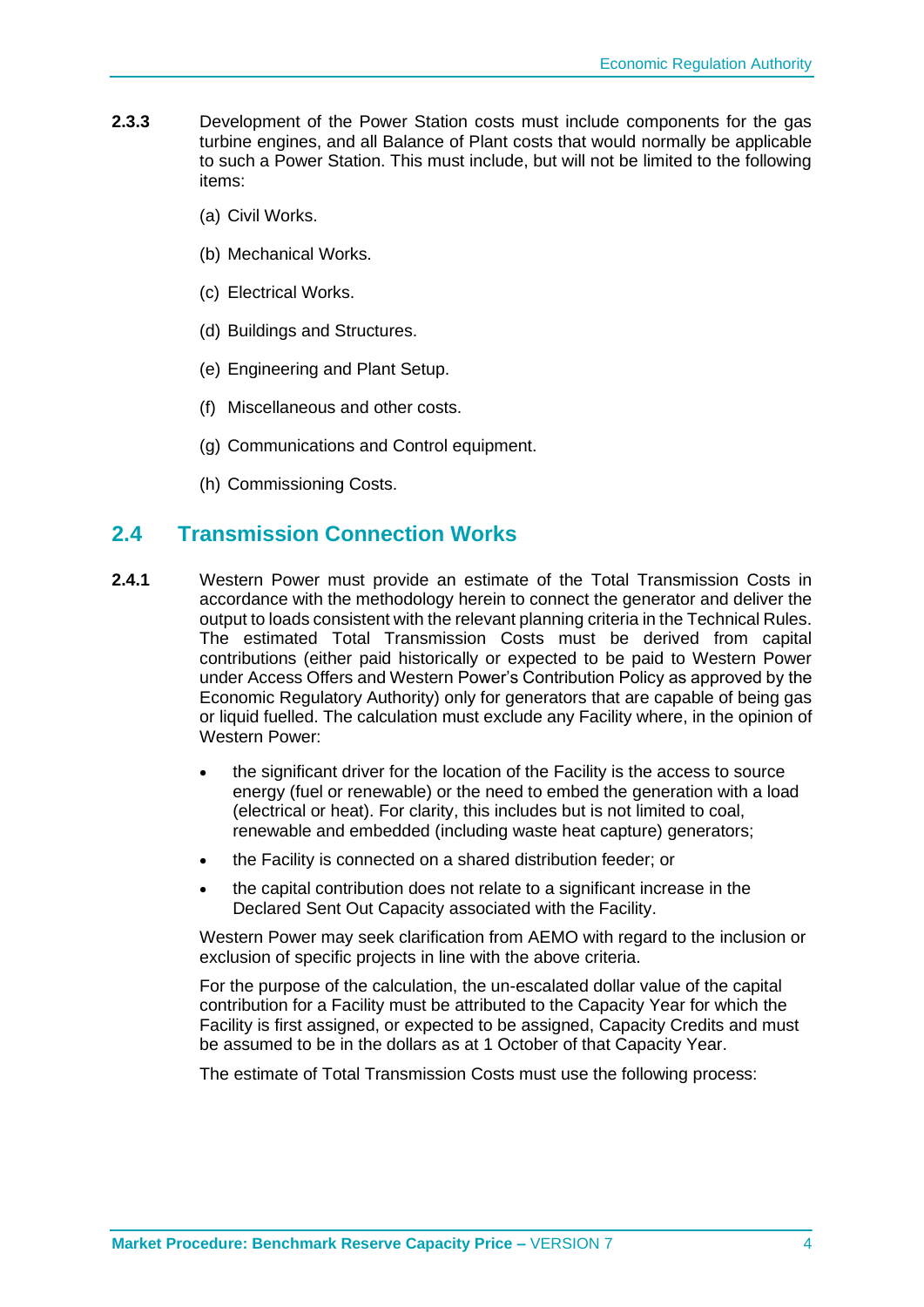- (a) Historic and forecast capital contribution data must be collated for all works required to connect relevant generators to the transmission network including:
	- i. all transmission connection works required to connect from the high voltage (HV) bus bar (or in the absence of a HV bus bar, the HV circuit breaker or terminals of generator step-up transformers) to the shared transmission network (including all miscellaneous costs such as procuring land easements etc.); and
	- ii. all transmission works to reinforce the shared transmission network where required in accordance with the Access Code and the Technical Rules.

Capital contributions paid or forecast to be paid to Western Power may not have been calculated to cover the cost of all connection assets required to connect from the HV bus bar (or in the absence of a HV bus bar, the HV circuit breaker or terminals of generator step-up transformers) to the shared transmission network. In this case, Western Power must identify the connection assets that have not been covered in the capital contribution and must add to the capital contribution its estimate of the cost to construct the assets based on:

- i. the actual length and route of transmission or distribution lines;
- ii. the actual line voltage;
- iii. sufficient capacity to allow for transmission of the Certified Reserve Capacity (actual or anticipated) of the Facility;
- iv. the terrain described in step 2.4.2(e); and
- v. an estimate of the easement costs described in step 2.4.2(h).
- (b) For years for which no historic capital contribution data or Access Offers for relevant generators are available, a connection cost must be calculated on the basis defined in step 2.4.2. For this purpose it is assumed that the costs of the works described in step 2.4.2 are fully borne by the connecting generator and the cost to reinforce the shared transmission network is assumed to be zero.
- (c) The sum of connection costs for each Capacity Year must be divided by the sum of the generators' Certified Reserve Capacity to provide an "average per unit capacity" connection cost for each year. The quantity of Certified Reserve Capacity for a Facility will be the level most recently assigned to that Facility that is attributable to that capital contribution. Western Power may consult with AEMO to confirm the appropriate quantity of Certified Reserve Capacity for each Facility. The average per unit capacity cost must be determined for the "Latest Offer Year", being the year which is the later of:
	- i. the latest Capacity Year for which a capital contribution has been determined or an Access Offer has been made; and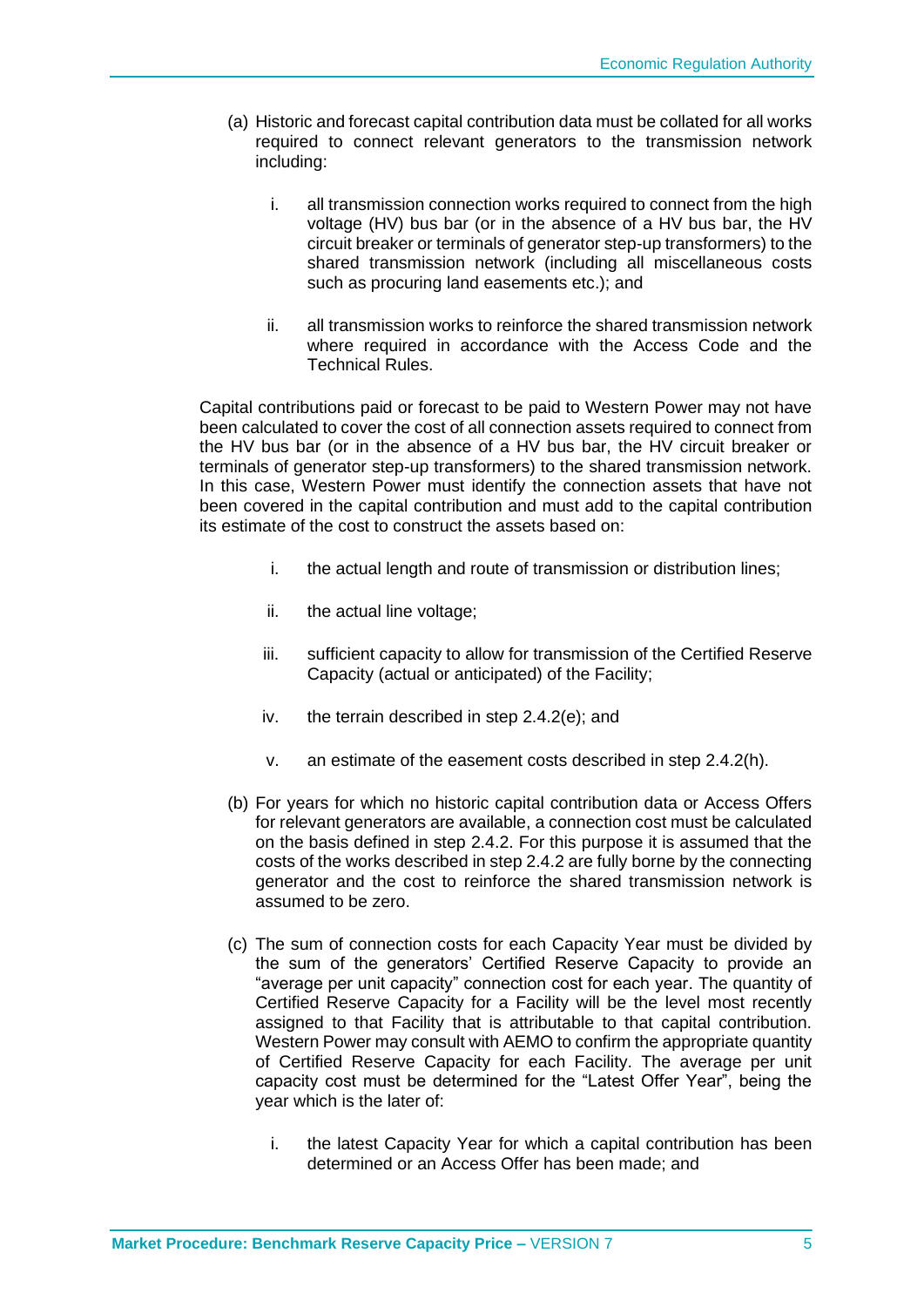ii. the Capacity Year commencing in Year 1 of the relevant Reserve Capacity Cycle.

The average per unit capacity cost must also be determined for each of the 4 Capacity Years immediately preceding the Latest Offer Year.

- (d) The five average per unit capacity costs determined in (c) must be escalated to 1 April of Year 3 of the relevant Reserve Capacity Cycle. The basis of escalation must be the average change over 5 years in the estimates calculated consistent with step 2.4.2. Where 5 years of data calculated on a common basis is not available the escalation rate must be averaged over the period for which equivalent data is available.
- (e) The escalated per unit capacity costs from (d) must be multiplied by the corresponding weighting factors in the table below:

| Year                   | <b>Weighting</b> |
|------------------------|------------------|
| Latest Offer Year      | 7                |
| Latest Offer Year - 1  | 5                |
| Latest Offer Year - 2  | 3                |
| Latest Offer Year $-3$ | 1                |
| Latest Offer Year - 4  | 1                |

The sum of the 5 years of weighted, escalated, average per unit capacity costs for the 5 years under consideration must be divided by 17 to provide a weighted escalated average per unit connection cost.

- (f) The weighted escalated average per unit cost must be scaled up by 15% as an allowance for forecasting error margin to provide the forecast connection cost.
- (g) Western Power must appoint a suitable auditor to review the application of the process in step 2.4.1 on an independent and confidential basis. Western Power must provide the advice of the auditor to AEMO together with its estimate of Total Connection Costs, and AEMO must publish the auditor's advice on the Market Web-site.
- **2.4.2** For the purposes outlined in step 2.4.1, Western Power must also estimate the cost of transmission connection works required to connect from the HV bus bar to the shared transmission network using the following process:
	- (a) The capital cost (procurement, installation and commissioning, excluding land cost) of a generic, industry standard 330kV substation that facilitates the connection of the Power Station must be estimated.
	- (b) The estimate must include all the components and costs associated with a standard substation.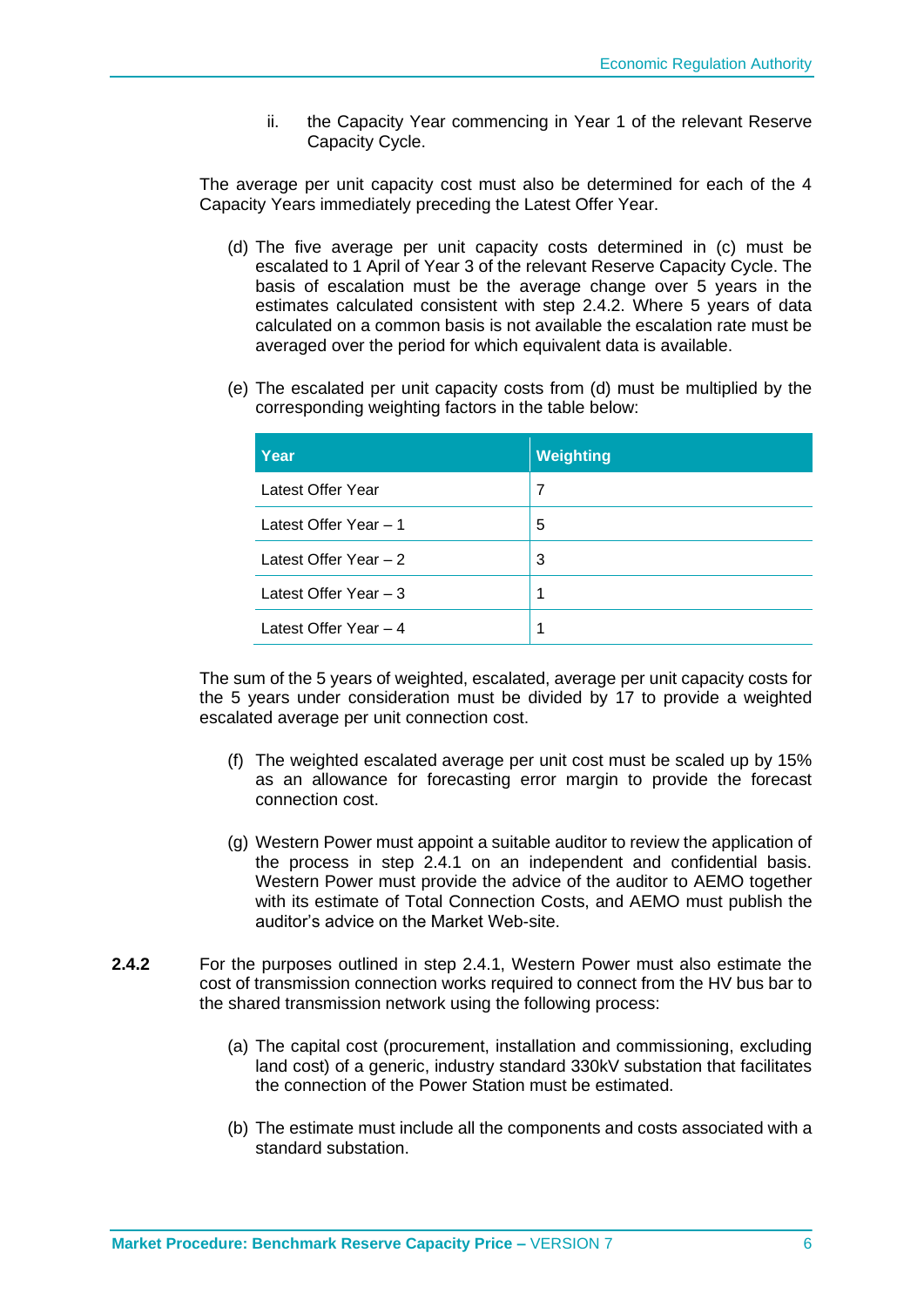- (c) The estimated cost must be based on a generic three breaker mesh substation configured in a breaker and a half arrangement.
- (d) It must be assumed that the substation is located adjacent to an existing transmission line and include an allowance for 2km of 330kV overhead single circuit line to the power station that will have one road crossing.
- (e) It must be assumed that the transmission connection to the Power Station will be located on 50% flat - 50% undulating land, 50% rural - 50% urban location and that there will be no unforeseen environmental or civil costs associated with the development.
- (f) It must be assumed that the connection of the substation into the existing transmission line is turn-in, turn-out and is based on the most economical (i.e. least cost) solution. It must be assumed that the existing transmission line will not require modification to allow the connection with the exception of one new tower located at the substation to allow a point of connection.
- (g) Costs associated with any staging works must not be considered.
- (h) Shallow connection easement costs will be included and must be estimated and provided by AEMO.

#### **2.5 Fixed Operating and Maintenance Costs**

- **2.5.1** AEMO must determine Fixed Operating and Maintenance (O&M) costs for the Power Station and the associated transmission connection works. AEMO may engage a consultant to assist AEMO in this process.
- **2.5.2** The Fixed O&M costs may be separated into those costs associated with the Power Station, those costs associated with the transmission connection infrastructure and any other major components that are considered likely to be of sufficient magnitude so as to require separate determination.
- **2.5.3** Fixed O&M costs must also include:
	- (a) fixed network access and/or ongoing charges, which are to be provided by Western Power; and
	- (b) an estimate of annual insurance costs as at 1 October in Year 3 of the relevant Reserve Capacity Cycle in respect of power station asset replacement, business interruption and public and products liability insurance as required under network access arrangements with Western Power.
- **2.5.4** To assist in the computation of annualised Fixed O&M costs, the costs associated with each major component will be presented for each 5 year period up to 60 years.
- **2.5.5** The Fixed O&M costs must be converted into an annualised Fixed O&M cost as required under the determination methodology in section 1.14.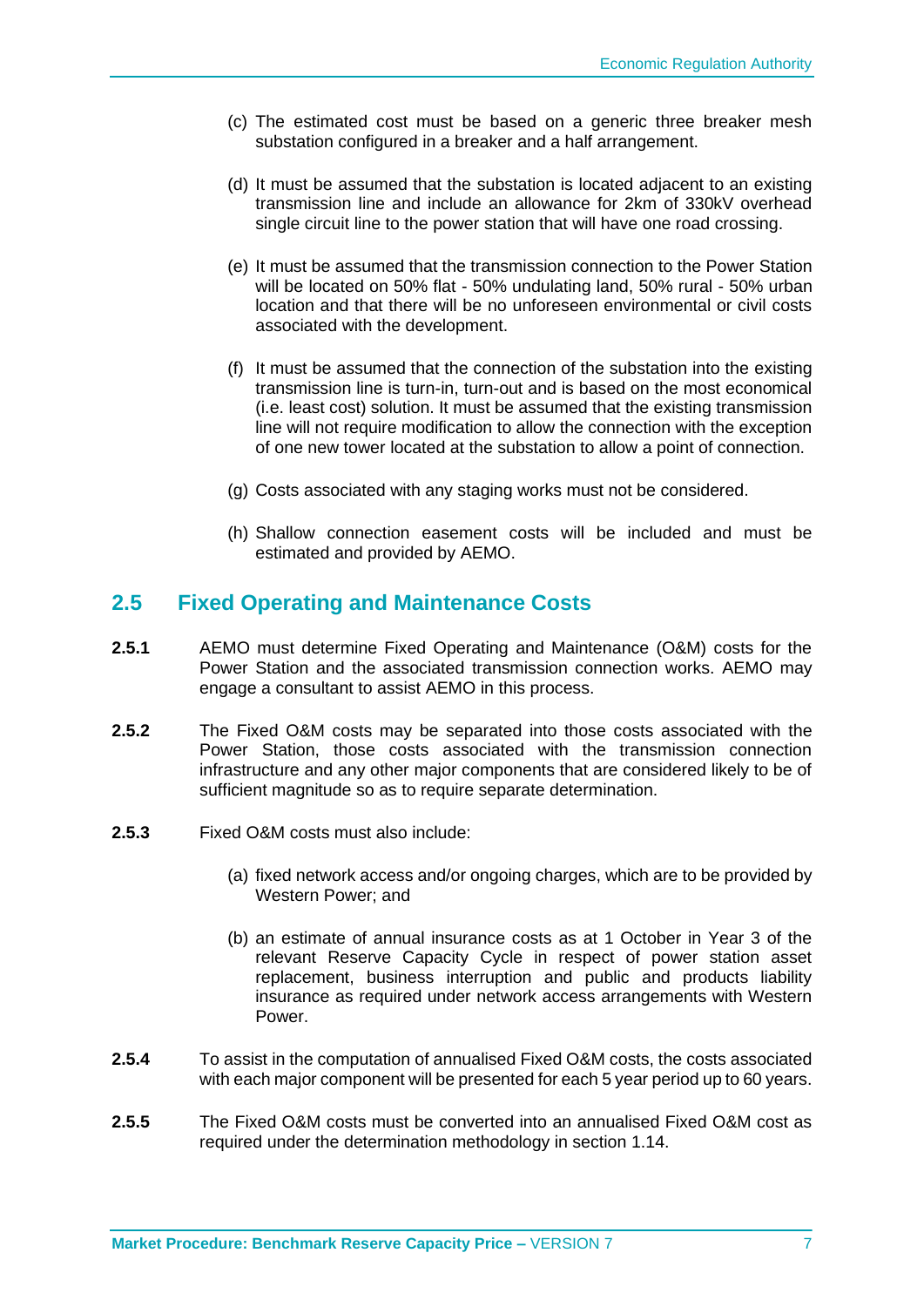- **2.5.6** Fixed O&M costs must be determined as at 1 October in Year 3 of the Reserve Capacity Cycle. Where Fixed O&M costs have been determined at a different date, those costs must be escalated using the following escalation factors which must be applied to relevant components within the Fixed O&M cost:
	- (a) a Generation O&M Cost escalation factor for Generation O&M costs;
	- (b) a Labour cost escalation factor for transmission and switchyard O&M costs; and
	- (c) CPI for fixed network access and/or ongoing charges determined with regard to the forecasts of the Reserve Bank of Australia and, beyond the period of any such forecasts, the mid-point of the Reserve Bank's target range of inflation.

#### <span id="page-11-0"></span>**2.6 Fixed Fuel Cost**

- **2.6.1** AEMO must engage a consultant to determine an estimate of the costs for the Liquid Fuel storage and handling facilities including:
	- (a) A fuel tank of 1,000 t (nominal) capacity including foundations and spillage bund.
	- (b) Facilities to receive fuel from road tankers; and (c) All associated pipework, pumping and control equipment.
	- (c) All associated pipework, pumping and control equipment.
- **2.6.2** The estimate should be based on the following assumptions:
	- (a) Land is available for use and all appropriate permits and approvals for both the power station and the use of liquid fuel have been received; and
	- (b) Any costing components that may be time-varying in nature must be disclosed by AEMO. Such components might be the cost of the liquid fuel, which will vary over time and as a function of exchange rates etc.
- **2.6.3** The costing must only reflect fixed costs associated with the Fixed Fuel Cost (FFC) component and must include an allowance to initially supply fuel sufficient to allow for the Power Station to operate for 14 hours at maximum capacity.
- **2.6.4** Fixed Fuel Costs (FFC) must be determined as at April in Year 3 of the Reserve Capacity Cycle. Where Fixed Fuel Costs have been determined at a different date, those costs must be escalated using the annual CPI cost escalation factor determined in step 2.5.6(c).

#### <span id="page-11-1"></span>**2.7 Land Costs**

**2.7.1** AEMO must retain Landgate under a consultancy agreement each year to provide valuations on parcels of industrial land. The regions for which the analysis is to be conducted will include: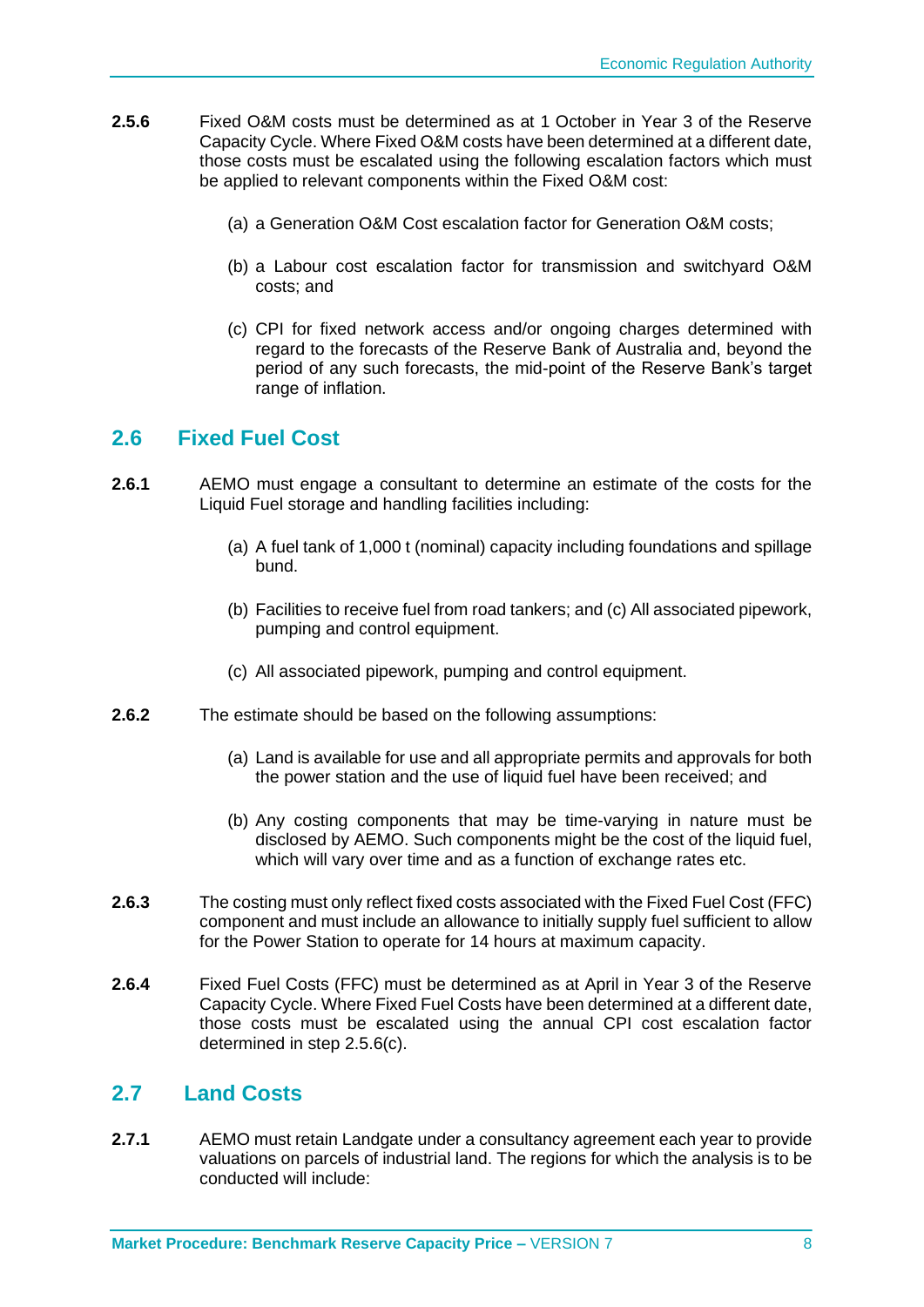- (a) Collie Region
- (b) Kemerton Industrial Park Region
- (c) Pinjar Region
- (d) Kwinana Region
- (e) North Country Region; and
- (f) Kalgoorlie Region

These areas represent the regions within the South West interconnected system (SWIS) where generation projects are most likely to be proposed and should provide a broad cross-section of options. AEMO may include additional locations if it considers appropriate.

- **2.7.2** AEMO must contract with Landgate to conduct the valuations on the same land parcel size, so as to provide a consistent method of valuing the cost of purchase of the land. AEMO will provide an indication as to the size of land required, which should be limited to the following options:
	- (a) One 3ha parcel of land in an industrial area of a standard size with consideration given to any requirements for a buffer zone in that specific location. Where the minimum land size available in any specific location is greater than 3ha, for the purpose of calculating the land cost for that specific location, the minimum available land size at that location shall be used.
	- (b) The summation of multiple smaller parcels of land as appropriate to meet the requirements above.
- **2.7.3** Where AEMO is unable to contract with Landgate to provide the valuations described in steps 2.7.1 and 2.7.2, AEMO may seek valuations from an alternative provider of similar services.
- **2.7.4** AEMO must determine the average cost of the land parcels described in steps 2.7.1 and 2.7.2.
- **2.7.5** The average Land Cost, LC, must be determined as at April in Year 3 of the Reserve Capacity Cycle. Where the average Land Cost has been determined at a different date this cost must be escalated using the CPI escalation factor determined in step 2.5.6(c).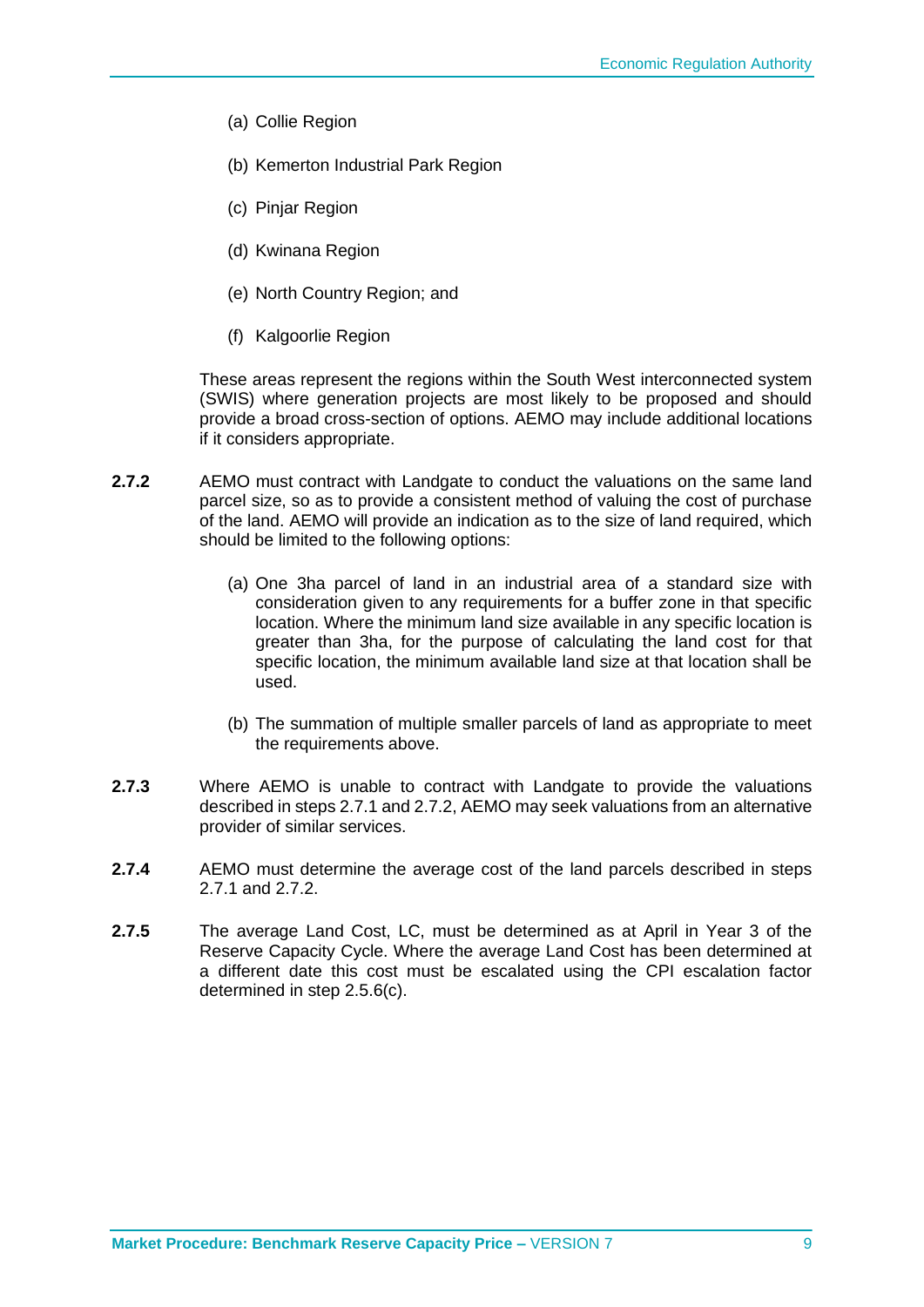#### <span id="page-13-0"></span>**2.8 Legal, Financing, Insurance, Approvals, Other Costs and Contingencies (margin M)**

- **2.8.1** AEMO must engage a consultant to determine the value of margin M, which shall constitute the following costs associated with the development of the Power Station project:
	- (a) legal costs associated with the design and construction of the power station.
	- (b) financing costs associated with equity raising.
	- (c) insurance costs associated with the project development phase;
	- (d) approval costs including environmental consultancies and approvals, and local, state and federal licensing, planning and approval costs;
	- (e) other costs reasonably incurred in the design and management of the power station construction; and
	- (f) contingency costs.

#### <span id="page-13-1"></span>**2.9 Weighted Average Cost of Capital (WACC)**

- **2.9.1** AEMO must determine the cost of capital to be applied to various costing components of the Benchmark Reserve Capacity Price. This cost of capital must be an appropriate WACC for the generic Power Station project considered, where that project is assumed to receive Capacity Credits through the Reserve Capacity Auction and be eligible to receive a Long-Term Special Price Arrangement through the Reserve Capacity Mechanism.
- **2.9.2** The WACC will be applied directly:
	- (a) in the annualisation process used to convert the Power Station project capital cost into an annualised capital cost; and
	- (b) to account for the cost of capital in the time period between when the Reserve Capacity Auction is held (i.e. when capital is raised), and when the payment stream is expected to be realised. To maintain computational simplicity it is assumed that the total investment cost of the generic power station will be incurred in even incremental amounts over the 12 month period immediately preceding the first Reserve Capacity Year. As a result the effective compensation period for the total investment cost for the generic power station will be six months as detailed in the CAPCOST formula in step 2.10.1.
- **2.9.3** The methodology adopted by AEMO to determine the WACC will involve a number of components that require review. These components are classed as those which require review annually (called Annual components) and those structural components of the WACC which require review less frequently (called 5 Yearly components) as detailed in step 2.9.8.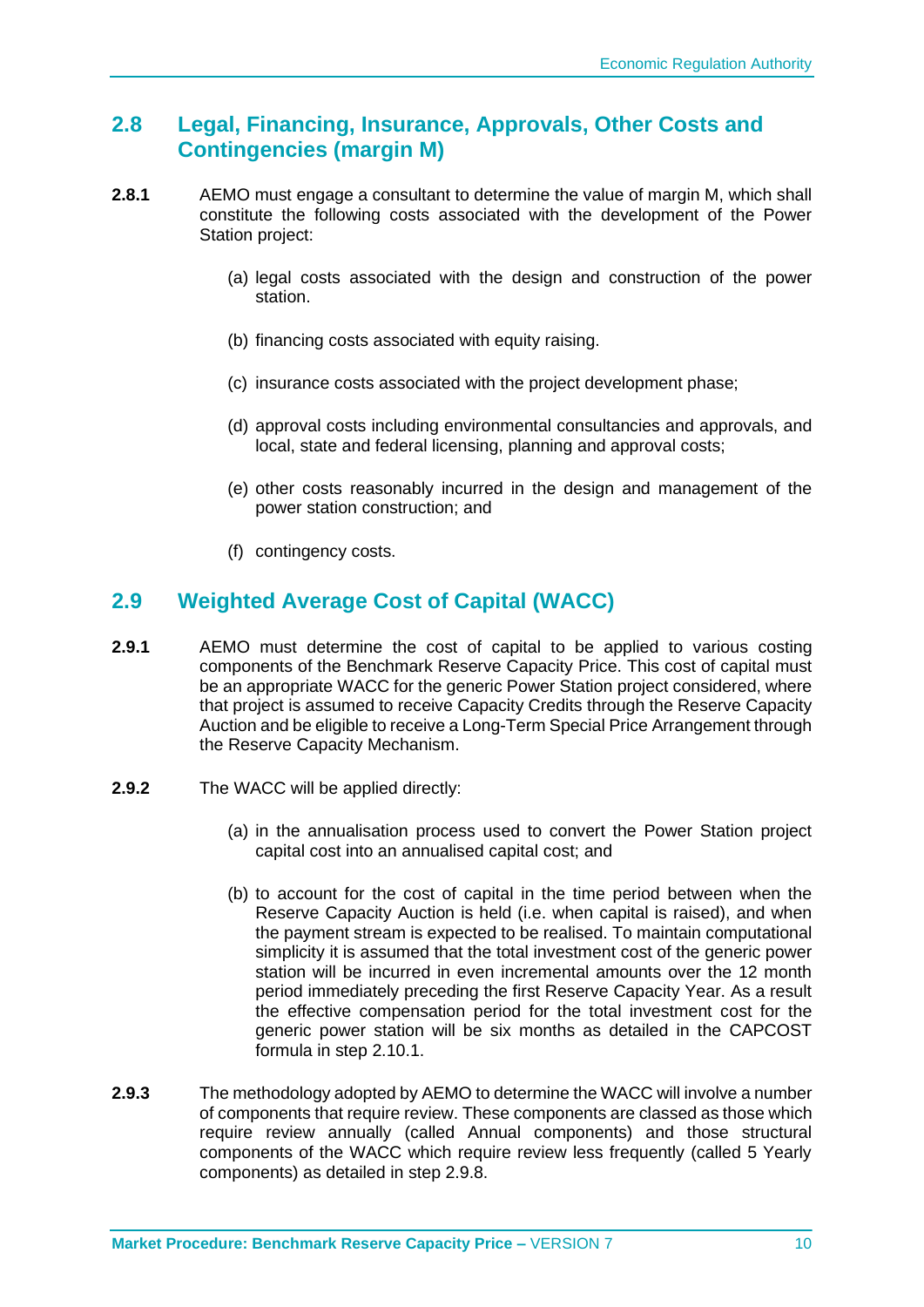- **2.9.4** In determining the WACC, AEMO:
	- (a) must annually review and determine values for the Annual components; and
	- (b) may review and determine values for the 5 Yearly components that differ from those in step 2.9.8 if, in AEMO's opinion, a significant economic event has occurred since undertaking the last 5 yearly review of the Benchmark Reserve Capacity Price in accordance with clause 4.16.9 of the Market Rules.
- **2.9.5** AEMO may engage a consultant to assist AEMO in reviewing the CAPM components of the WACC listed under step 2.9.8.
- **2.9.6** AEMO shall compute the WACC on the following basis:
	- (a) The WACC shall use the Capital Asset Pricing Model (CAPM) as the basis for calculating the return to equity.
	- (b) The WACC shall be computed on a Pre-Tax basis.
	- (c) The WACC shall use the standard Officer WACC method as the basis of calculation.
- **2.9.7** The pre-tax Officer WACC shall be calculated using the following formulae:

$$
WACC_{nominal} = \frac{1}{(1 - t(1 - \gamma))} R_e \frac{E}{V} + R_d \frac{D}{V}
$$

Where:

(a)  $R_e$  is the nominal return on equity (determined using the Capital Asset Pricing Model) and is calculated as:

$$
R_e = R_f + \beta_e \times MRP
$$

Where:

 $R_f$  is the nominal risk free rate for the Capacity Year;

 $\beta_e$  is the equity beta; and

 $MRP$  is the market risk premium.

(b)  $R_d$  is the nominal return on debt and is calculated as:

$$
R_d = R_f + DM
$$

Where:

 $R_f$  is the nominal risk free rate for the Capacity Year;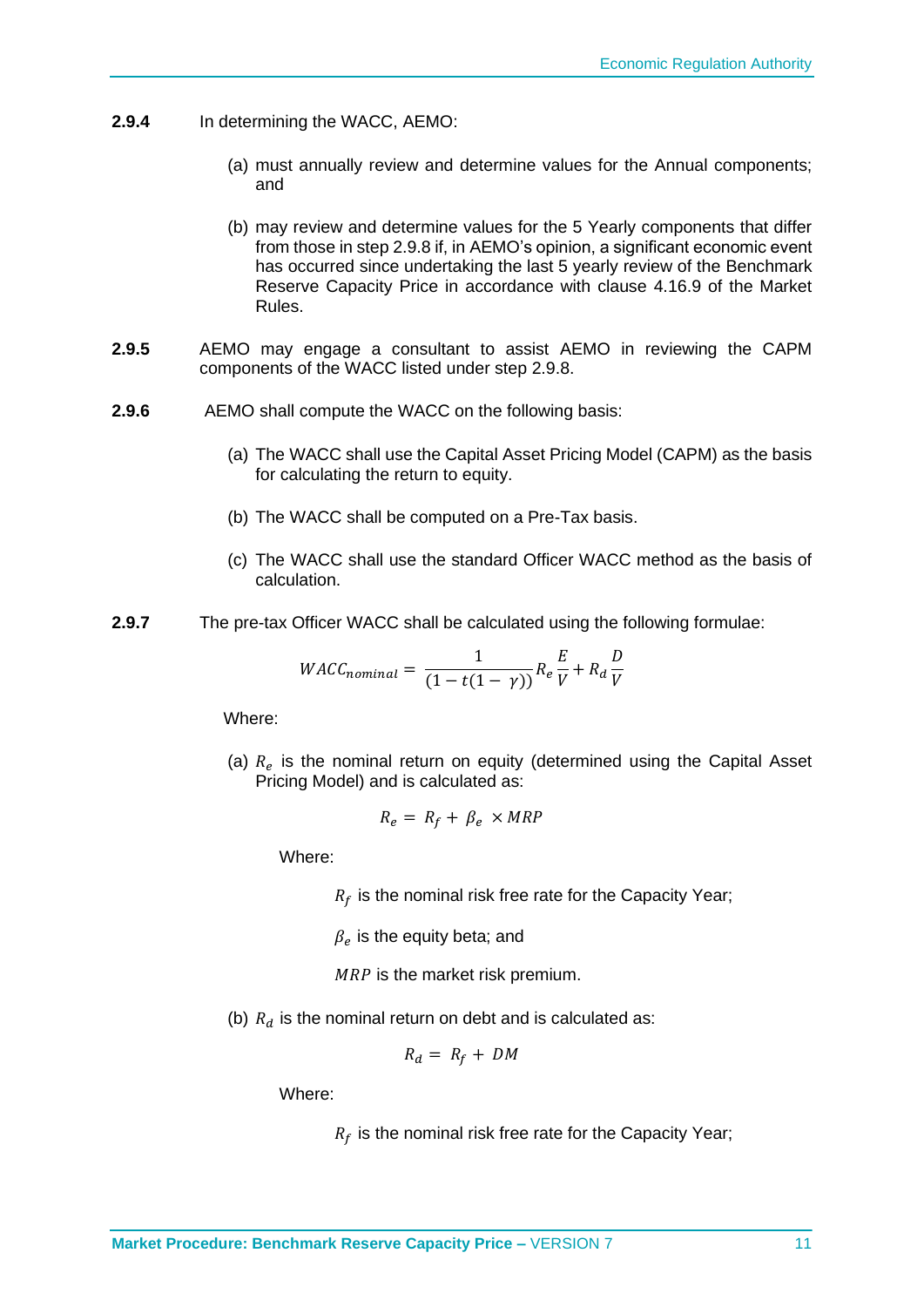$DM$  is the debt margin, which is calculated as the sum of the debt risk premium (DRP) and debt issuance cost (d).

- $(c)$  t is the benchmark rate of corporate income taxation, established at either an estimated effective rate or a value of the statutory taxation rate;
- (d)  $\gamma$  is the value of franking credits;
- (e)  $\frac{E}{V}$  is the market value of equity as a proportion of the market value of total assets;
- (f)  $\frac{D}{V}$  is the market value of debt as a proportion of the market value of total assets;
- (g) The nominal risk free rate, for a Capacity Year is the rate determined for that Capacity Year by AEMO on a moving average basis from the annualised yield on Commonwealth Government bonds with a maturity of 10 years:
	- using the indicative mid rates published by the Reserve Bank of Australia; and
	- averaged over a 20-trading day period;
- (h) The debt risk premium, DRP, for a Capacity Year is a margin above the risk free rate reflecting the risk in provision of debt finance. This will be estimated by AEMO as the margin between the observed annualised yields of Australian corporate bonds which have a BBB (or equivalent) credit rating from Standard and Poors and the nominal risk free rate. AEMO must determine the methodology to estimate the DRP, which in the opinion of AEMO is consistent with current accepted Australian regulatory practice.<sup>1</sup>
- (i) If there are no Commonwealth Government bonds with a maturity of 10 years on any day in the period referred to in step 2.9.7(g), AEMO must determine the nominal risk free rate by interpolating on a straight line basis from the two bonds closest to the 10 year term and which also straddle the 10 year expiry date.
- (j) If the methods used in step 2.9.7(i) cannot be applied due to suitable bond terms being unavailable, AEMO may determine the nominal risk free rate by means of an appropriate approximation.

Given observed issues with Bloomberg data, the ERA has adopted an alternative 'Bond-Yield Approach' to establishing the DRP and has applied this since its Final Decision on revisions proposed by WA Gas Networks (WAGN) to the access arrangement for the Mid West and South West gas distribution systems in 2011. This methodology was broadly upheld on appeal to the Australian Competition Tribunal in June 2012.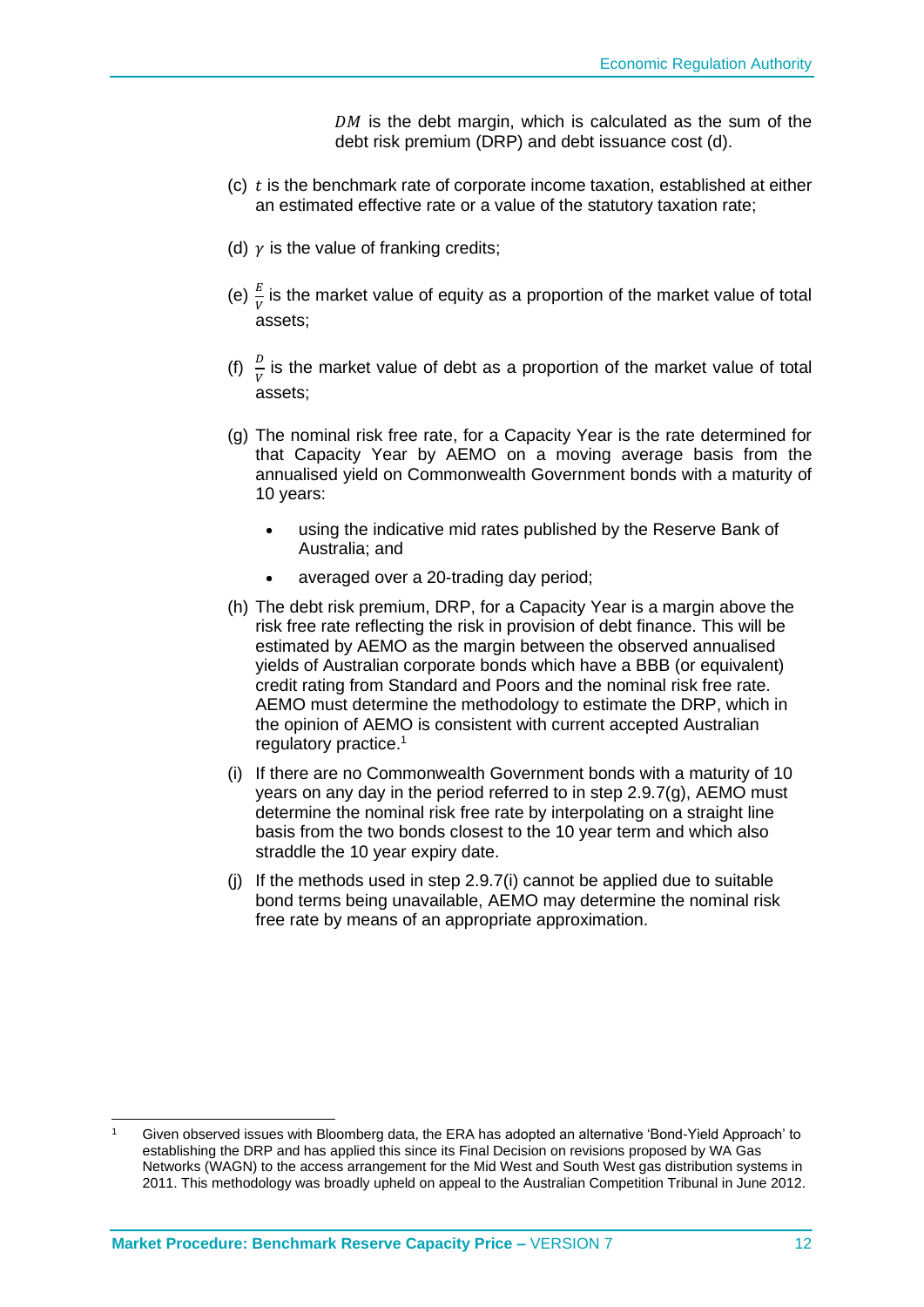| <b>CAPM Parameter</b>                | <b>Notation /</b><br><b>Determination</b> | <b>Review</b><br><b>Frequency</b> | <b>Value</b> |
|--------------------------------------|-------------------------------------------|-----------------------------------|--------------|
| Nominal risk free rate of return (%) | $R_f$                                     | Annual                            | <b>TBD</b>   |
| Market risk premium (%)              | <b>MRP</b>                                | 5-Yearly                          | 5.90         |
| Asset beta                           | $\beta_a$                                 | 5-Yearly                          | 0.5          |
| Equity beta                          | $\beta_e$                                 | 5-Yearly                          | 0.83         |
| Debt risk premium (%)                | DRP                                       | Annual                            | <b>TBD</b>   |
| Debt issuance costs (%)              | d                                         | 5-Yearly                          | 0.100        |
| Corporate tax rate (%)               | t                                         | Annual                            | <b>TBD</b>   |
| Franking credit value                | γ                                         | 5-Yearly                          | 0.50         |
| Debt to total assets ratio (%)       | D<br>$\boldsymbol{V}$                     | 5-Yearly                          | 40           |
| Equity to total assets ratio (%)     | Е<br>V                                    | 5-Yearly                          | 60           |

**2.9.8** The CAPM must use the following parameters as variables each year:

#### <span id="page-16-0"></span>**2.10 Determination of the Benchmark Reserve Capacity Price**

**2.10.1** AEMO must use the following formulae to determine the Benchmark Reserve Capacity Price:

BRCP = (ANNUALISED\_FIXED\_O&M + ANNUALISED\_CAPCOST / CC)

Where:

BRCP is the Benchmark Reserve Capacity Price to apply in a Reserve Capacity Auction;

ANNUALISED\_CAPCOST is the CAPCOST, expressed in Australian dollars, annualised over a 15 year period, using a nominal Weighted Average Cost of Capital (WACC) as determined in step 2.9;

CC is the expected Capacity Credit allocation determined in conjunction with Power Station costs in step 2.3.1 (c);

CAPCOST is the total capital cost, expressed in million Australian dollars, estimated for an open cycle gas turbine power station of capacity CAP; and

ANNUALISED\_FIXED\_O&M is the annualised fixed operating and maintenance costs for a typical open cycle gas turbine power station and any associated electricity transmission facilities determined in step 2.5 and expressed in Australian dollars, per MW per year.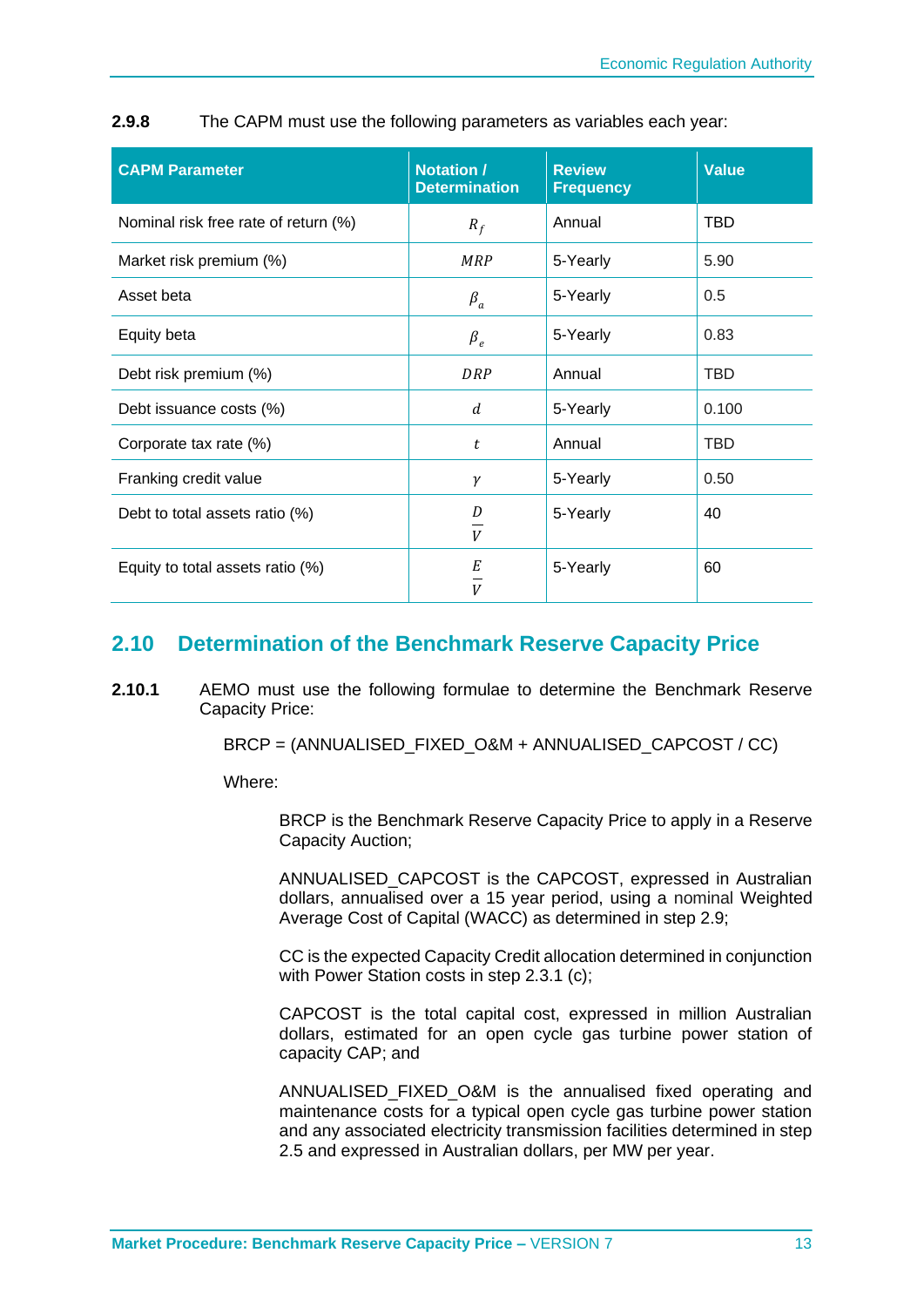The value of CAPCOST must be calculated as:

CAPCOST = ((PC x (1 + M) + TC) x CC + FFC + LC) x (1+ WACC)^1/2

Where:

PC is the capital cost of an open cycle gas turbine power station, expressed in Australian dollars per MW as determined in step 2.3 for that location;

M is a margin to cover legal, approval, financing and other costs and contingencies as detailed in step 2.8;

TC is the estimate of Total Transmission Costs as determined in step 2.4;

CC is the expected Capacity Credit allocation determined in conjunction with Power Station costs in step 2.3.1 (c);

FFC is the Fixed Fuel Cost as determined in step 2.6;

LC is the Land Cost as determined in step 2.7; and

WACC is the Weighted Average Cost of Capital as determined in step 2.9.

- **2.10.2** Once AEMO has determined a revised value for the Benchmark Reserve Capacity Price, AEMO must publish a draft report describing how it has arrived at the proposed revised value and undertake consultation in accordance with clause 4.16.6 of the Market Rules. In preparing the draft report, AEMO must include details of how it has arrived at any proposed revised values for the Annual and 5 Yearly components used in calculating the WACC.
- **2.10.3** AEMO must publish any supporting consultant reports with the draft report on the Market Web Site.
- **2.10.4** After considering any submissions on the draft report AEMO must propose a final value for the Benchmark Reserve Capacity Price and submit the report to the Economic Regulation Authority (ERA) of Western Australia for its approval under clause 2.26.1 of the Market Rules.